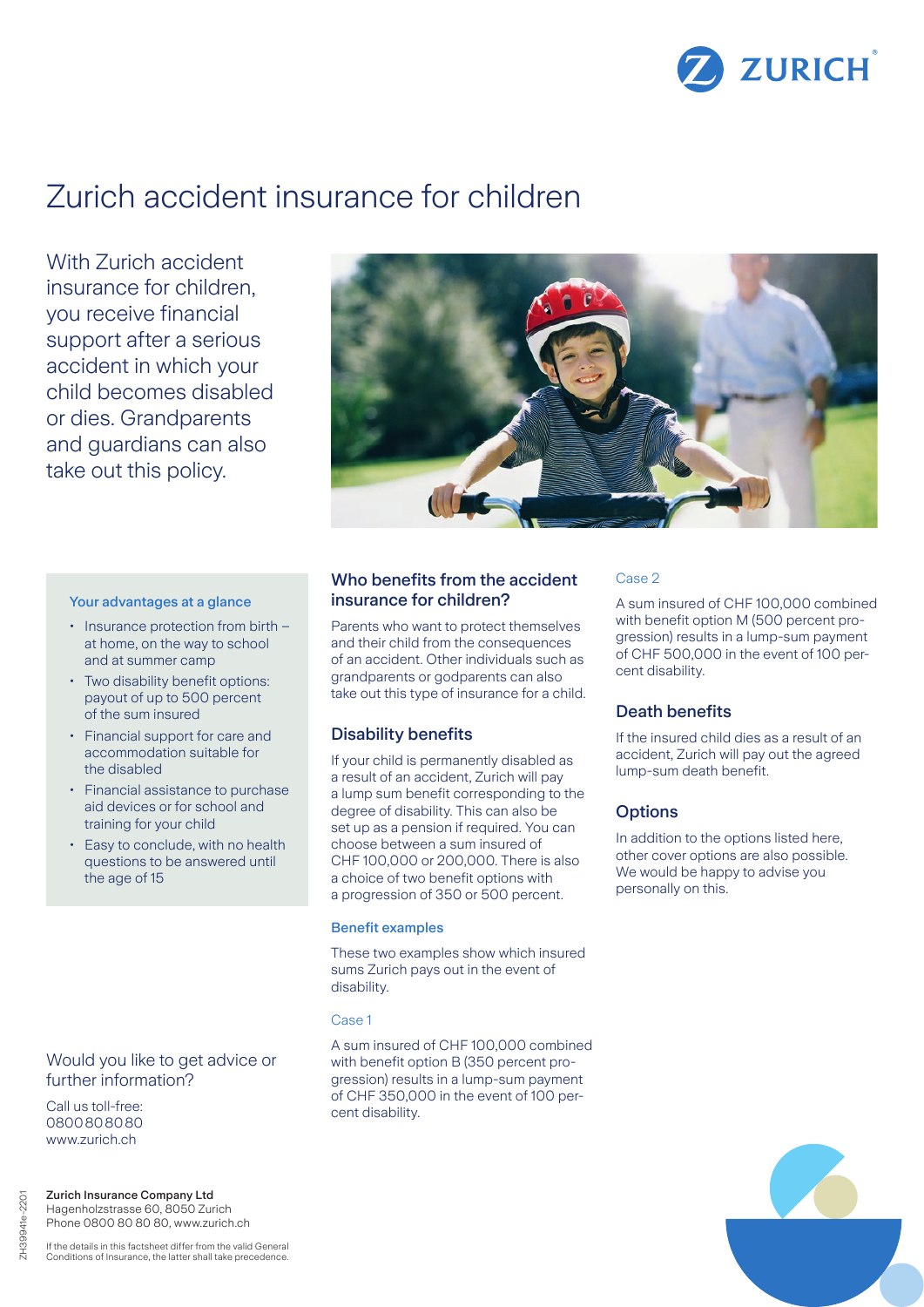

# Accident insurance for children

# 1 Selectable insurance cover (additional insurance coverage upon request)

#### From 2 persons 10% discount on the annual premium.

| Option         | Benefit following an accident                                                                         | Total annual premium (per child) |
|----------------|-------------------------------------------------------------------------------------------------------|----------------------------------|
| $\overline{A}$ | Lump-sum disability benefit CHF 100'000<br>Benefit option B 350%<br>Lump-sum death benefit CHF10'000  | CHF 46.00                        |
| B              | Lump-sum disability benefit CHF 200'000<br>Benefit option B 350%<br>Lump-sum death benefit CHF 10'000 | CHF 86.00                        |
| C              | Lump-sum disability benefit CHF 100'000<br>Benefit option M 500%<br>Lump-sum death benefit CHF 10'000 | CHF 61.00                        |
| D              | Lump-sum disability benefit CHF 200'000<br>Benefit option M 500%<br>Lump-sum death benefit CHF 10'000 | CHF 116.00                       |

No answer to general questions and health questions for children up to 15 years necessary. Without Lump-sum death benefit the tariff is reduced by CHF 6.00.

# 2 Policyholder/applicant

 $\Box$  Mr.  $\Box$  Mrs.

Last name Street, no.

First name Zip code, city

# 3 Children up to 15 years to be insured

| Last name, first name | Date of birth<br>Option |
|-----------------------|-------------------------|
|                       |                         |
|                       |                         |
|                       |                         |
|                       |                         |

# 4 Inception date